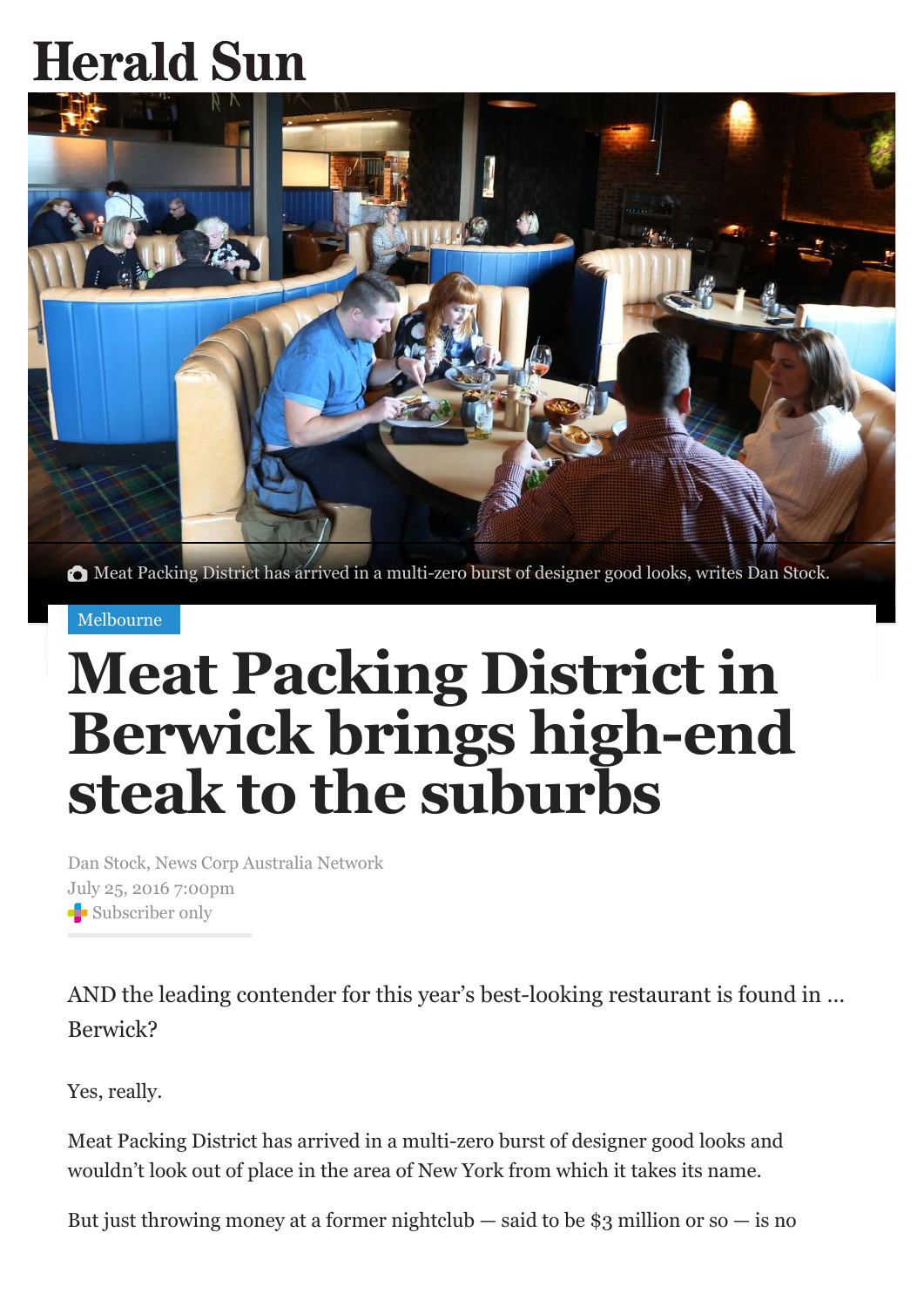guarantee of success, especially when creating a steak house.

But owners Robert and Victor Zagame briefed the design team well, which has kept the look on-theme without picking up the cookie-cutter.



 $\bullet$  Meat Packing District's steak kitchen.

From the dark and moody entrance hall, lit with red neon, through the clever demarcation of the 200 seater into different spaces using different leathers and hides, it's a package that makes a stylish statement without shouting.

Sure, the steak kitchen theme is acknowledged at every turn, whether meat cleaver handles on the toilet doors, or the skulls scattered throughout — including an excellent driftwood sculpture taking pride of place above the fireplace — but hanging greenery and real candles temper it all with a homely comfort.

It's really quite an achievement.

A floating wine "cellar" is a twinkling repository for the 250-strong wine list that's been created by Banjo Harris Plane — ex Attica, now proud co-owner of the great Bar Liberty in Collingwood — who has consulted on the list that is as easily accessed for those on a budget (including clever 300ml carafes) as those who may avail themselves of a \$1200 bottle of Grange.

## **READ: [WHY WE LOVE BERWICK](http://www.heraldsun.com.au/lifestyle/melbourne/heres-what-we-love-about-familyfriendly-berwick/news-story/feed0285153e4026c43bfba77732091a)**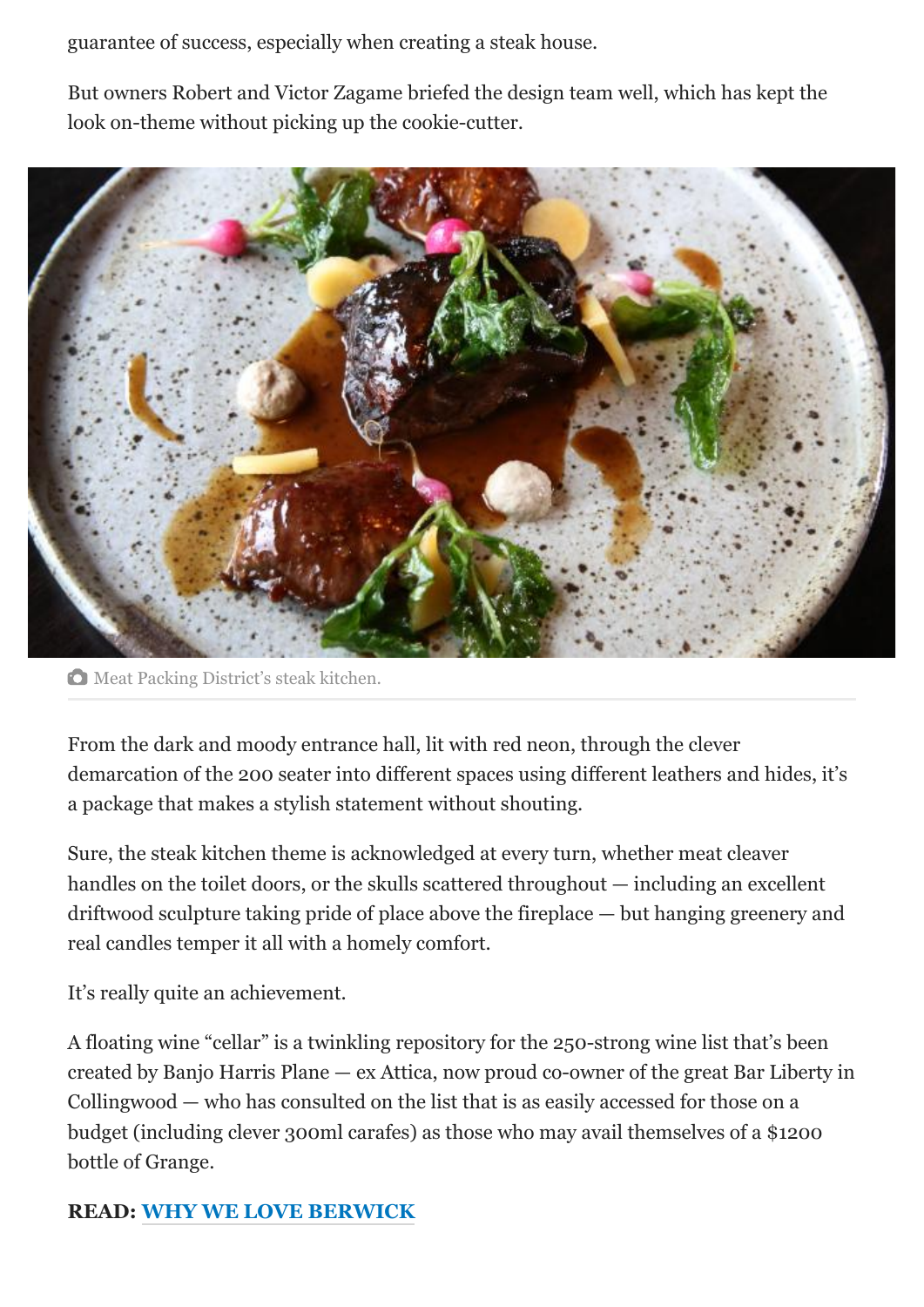

**O** The interior at Meat Packing District.

There's good drinking from here and far to be had for less than \$50 a bottle, though spend a few dollars more and you'll be rewarded with better value drops.

Leading the kitchen is Chris Bonello, yet another CBD expat putting down roots in zone 2. Bonello was most recently group executive chef across the Vue de monde group, and this high-end experience shows through his menu that, along with being a shrine to steaks of lesser-known cuts, ticks off all sorts of current trends: 63-degree egg and chargrilled lettuce and ceviche and chickpea fries, et al.

There's smoking, of course, and two thick fingers of ocean trout have a delicate smokiness that daubs of avocado mousse creamily complement.

A few roe pearls add pops of oily sea, though rocket oil adds little other than vibrant colour.

It's pretty, though expensive at \$23.

On the opposite side of the scales, crisp-fried batons of pork jowl stand guard around a duck egg's gooey-yolk, the golden orb adding sticky sauce to shards of crispy kale atop.

Big chunks of toasted bread add crunchy heft and, with lemon zest cutting through the richness, it's an accomplished dish (\$18).

The steak tartare was less successful.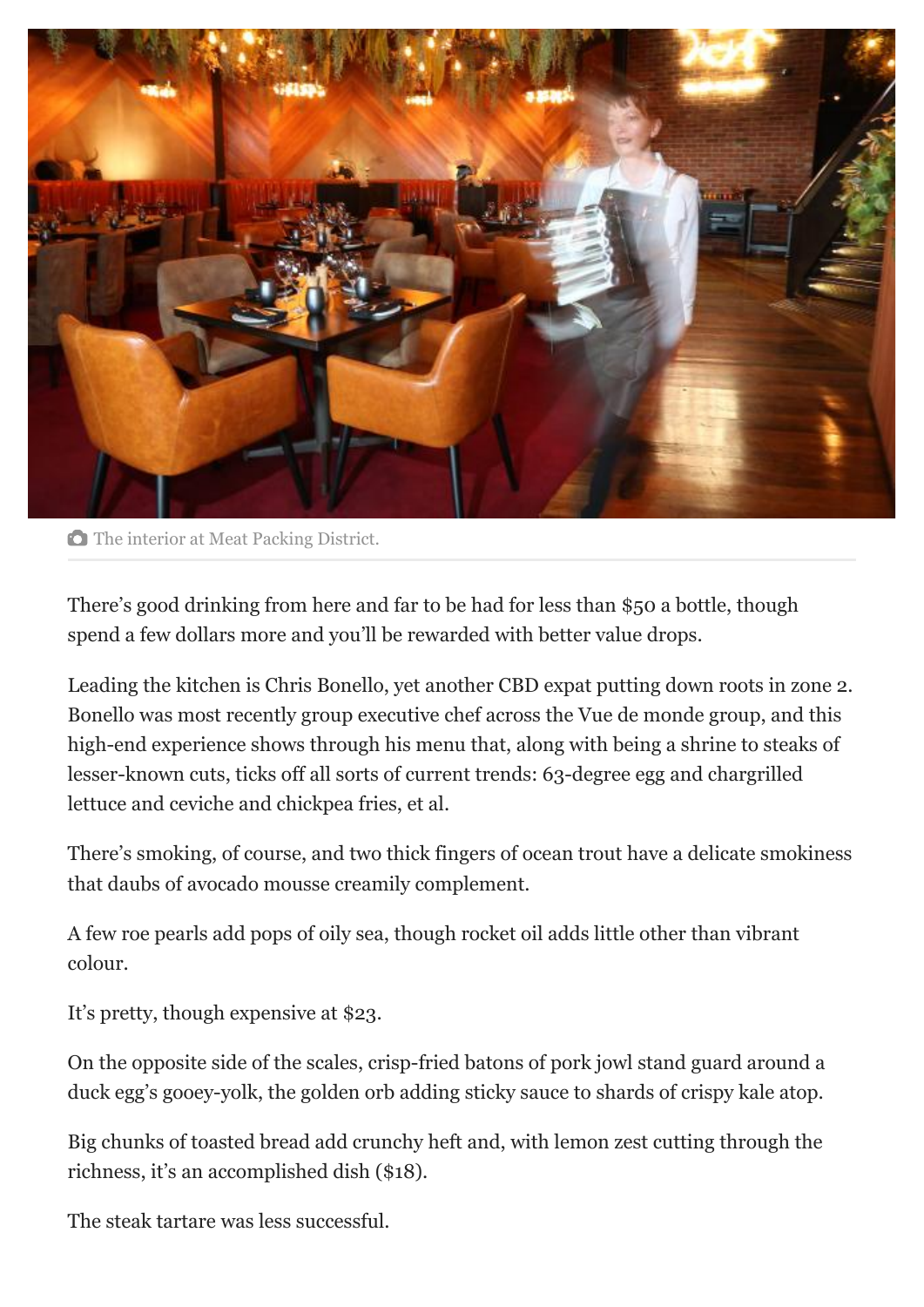The meat, though good quality, was minced to a mush and was too heavy handed on the Tabasco spice.



 $\bullet$  Duck egg with pork jowl.



A view of the steak kitchen.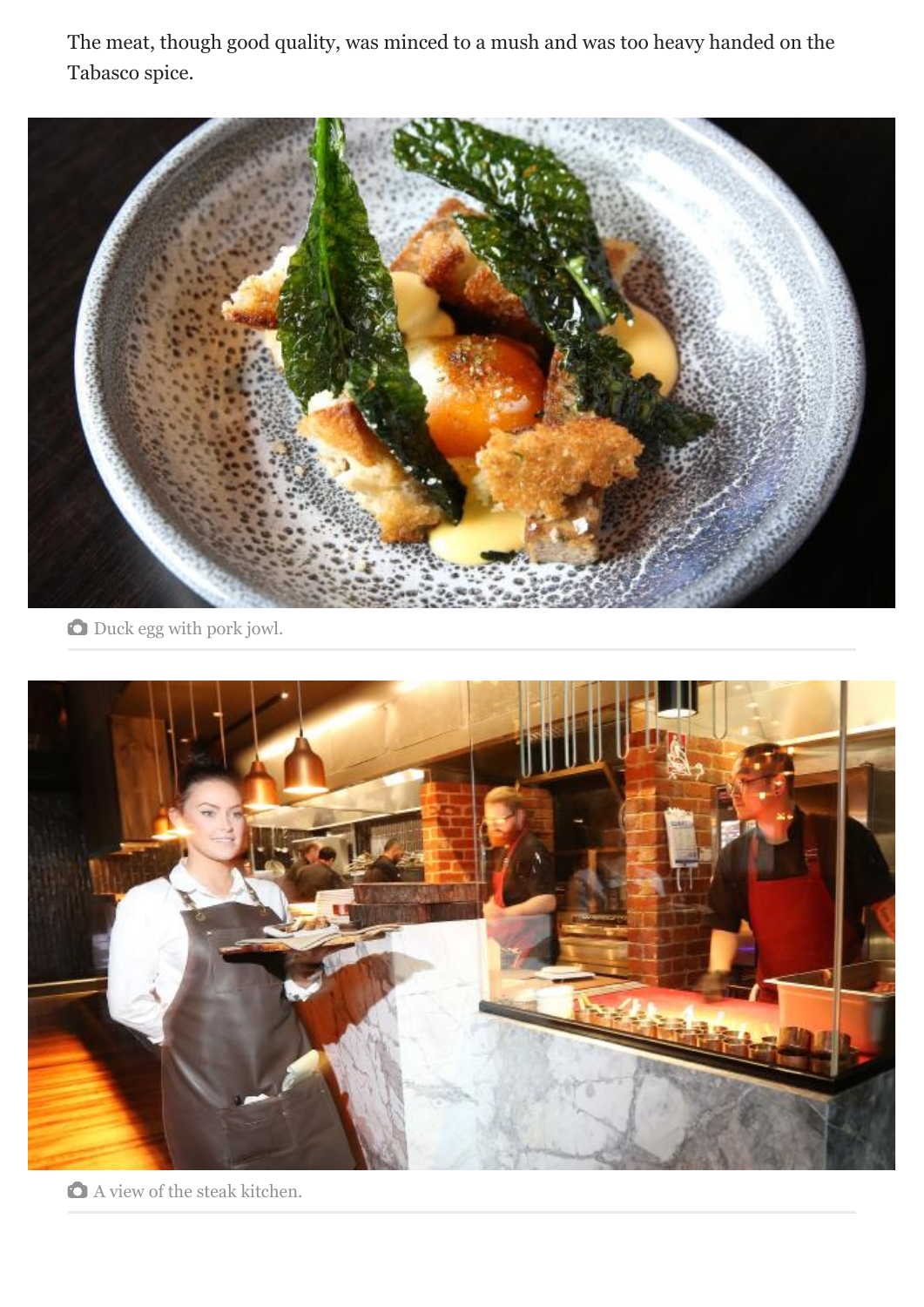

**C** Lamb steak.

The acidic bite of cornichons was missing in the mix; witlof only partially replacing with bitter crunch (\$19).

Though disappointing, it shone next to the steak, which was no better — and probably worse — than you'd be served at a backyard barbie.

Our 200g Rangers Valley popeseye — a thin cut of rump — was overcooked; from medium through medium well, it had long sent its condolences to medium rare as ordered; likewise any subtlety to the meat that was thick with a heavy char.

For any restaurant, let alone a steakhouse, it was supremely sub-par.

Thankfully, the lamb — a dual cut of thick skirt and shoulder — from Flinders Island was superb, with tiny whole turnips served with their leaves a clever touch (\$37).

Sides also win. Whether the excellent harissa heat and smoky paprika depth to the bowl of blackened kernels that made up the creamed corn, or the coal-roasted pumpkin all charry and soft, served with ashed yoghurt, they are equally interesting and delicious.

But at \$14 and \$12 respectively they are expensive, and steaks — which start at  $\$32$  — are unadorned so you'll need at least one.

That fit out comes with a price: oysters are an outrageous \$6 a pop (that's \$72 a dozen, no thanks very much), and a venison main breaks the \$50 barrier.